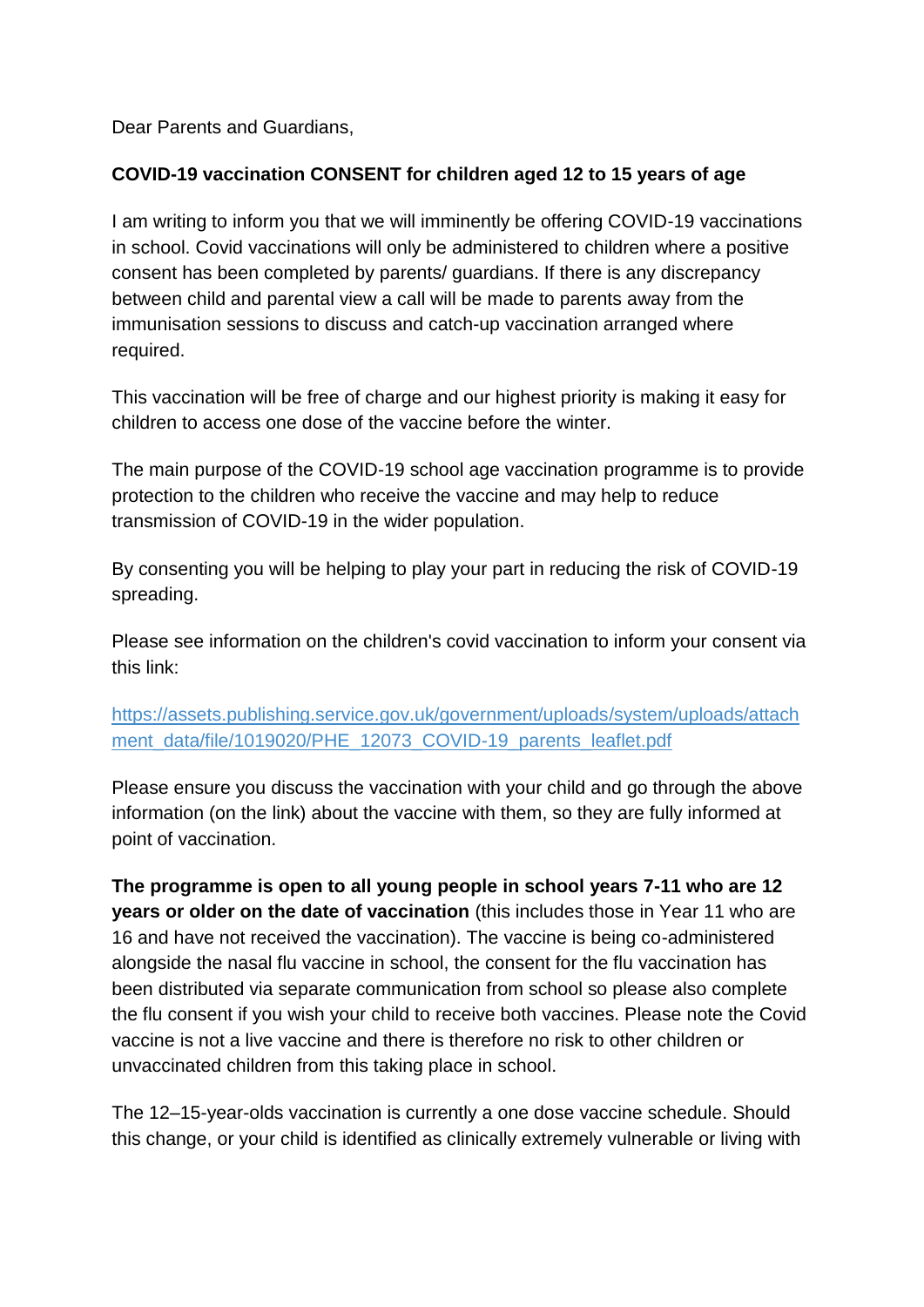an immuno-compromised household member, contact will be made to obtain consent for subsequent vaccine doses where required.

**Please indicate your consent or decline to vaccination by completing an electronic consent via this link:**

## **<https://schoolimms.virgincare.co.uk/covid/2021/wilts>**

**The NHS Number is not a mandatory field so please leave this blank if not available.**

**Please note the e-consent will only be open until Midnight Tuesday 28th September,** it is therefore essential if you wish your child to receive the vaccine this is completed immediately upon receipt.

Should you need support in completing the consent or have queries relating to this programme please contact the School Immunisation Service on [VCL.immunisations@nhs.net](mailto:VCL.immunisations@nhs.net) or via 0300 247 0082.

Please note should your query relate to missing the consent window for your school, the team will not be able to re-open consent for the booked date but you will be able to access the vaccine through a community catch up clinic booking - information will be distributed regarding this when available.

Best wishes,

School Immunisation Service

Virgin Care Limited

Information about COVID-19 vaccines is available at: [www.nhs.uk/conditions/coronavirus-covid-19/coronavirus](https://protect-eu.mimecast.com/s/igqqCKOzli4jgwvH3_Z9w?domain=nhs.uk)[vaccination/coronavirus-vaccine](https://protect-eu.mimecast.com/s/igqqCKOzli4jgwvH3_Z9w?domain=nhs.uk)

**School Age Immunisations Team Virgin Care Services Limited**

**Telephone: 0300 247 0082**

**e:** [VCL.immunisations@nhs.net](mailto:VCL.immunisations@nhs.net)

**w:** [www.virgincare.co.uk](http://www.virgincare.co.uk/)